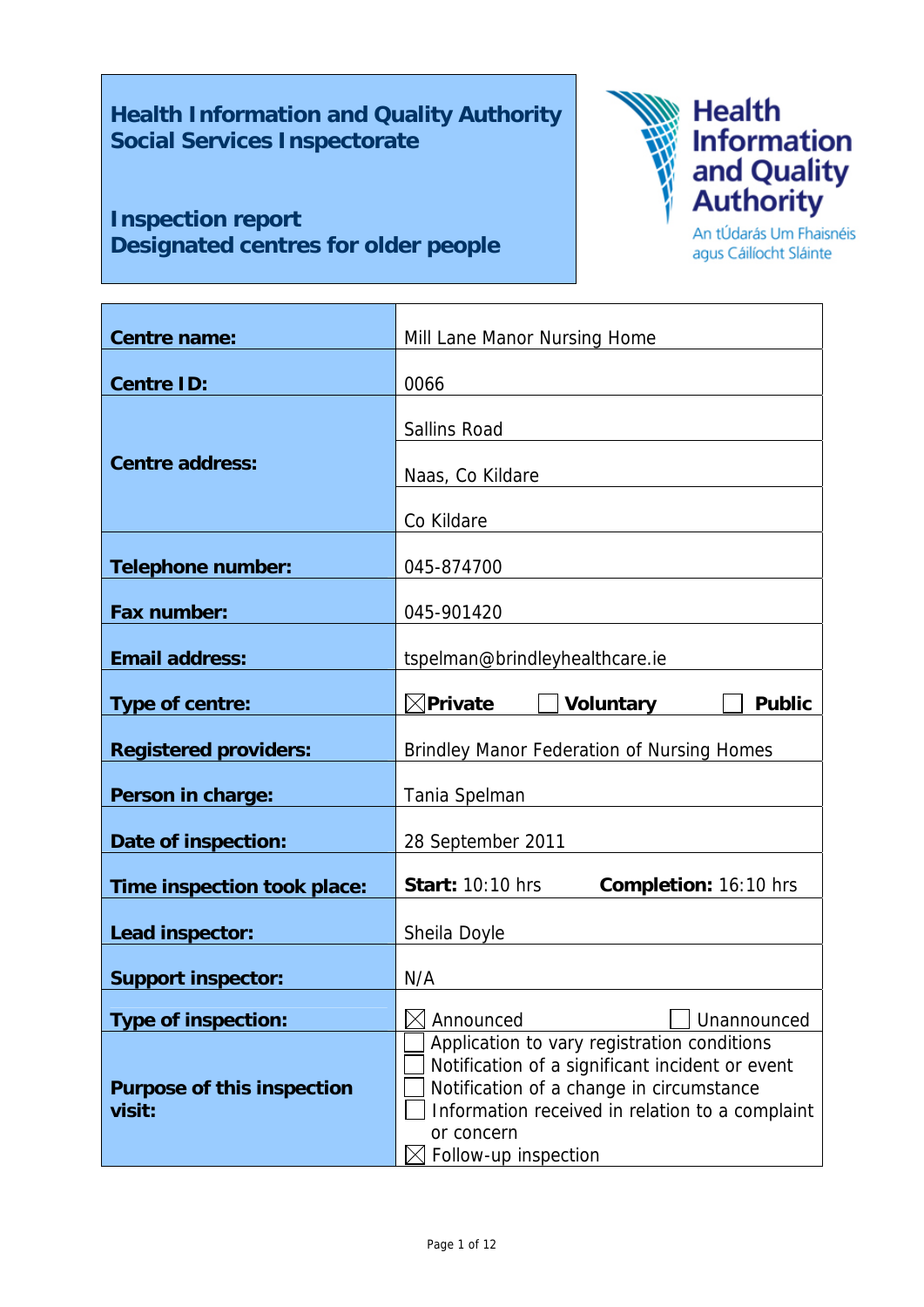## **About the inspection**

The purpose of inspection is to gather evidence on which to make judgments about the fitness of the registered provider and to report on the quality of the service. This is to ensure that providers are complying with the requirements and conditions of their registration and meet the Standards, that they have systems in place to both safeguard the welfare of service users and to provide information and evidence of good and poor practice.

In assessing the overall quality of the service provided, inspectors examine how well the provider has met the requirements of the Health Act 2007, the Health Act 2007 (Care and Welfare of Residents in Designated Centres for Older People) Regulations 2009 (as amended) and the National Quality Standards for Residential Care Settings for Older People in Ireland.

Additional inspections take place under the following circumstances:

- to follow up matters arising from a previous inspection to ensure that actions required of the provider have been taken
- following a notification to the Health Information and Quality Authority's Social Services Inspectorate of a change in circumstance for example, that a provider has appointed a new person in charge
- arising from a number of events including information received in relation to a concern/complaint or notification to the SSI of a significant event affecting the safety or wellbeing of residents
- to randomly "spot check" the service.

All inspections can be announced or unannounced, depending on the reason for the inspection and may take place at any time of day or night.

All inspection reports produced by the Health Information and Quality Authority will be published. However, in cases where legal or enforcement activity may arise from the findings of an inspection, the publication of a report will be delayed until that activity is resolved. The reason for this is that the publication of a report may prejudice any proceedings by putting evidence into the public domain.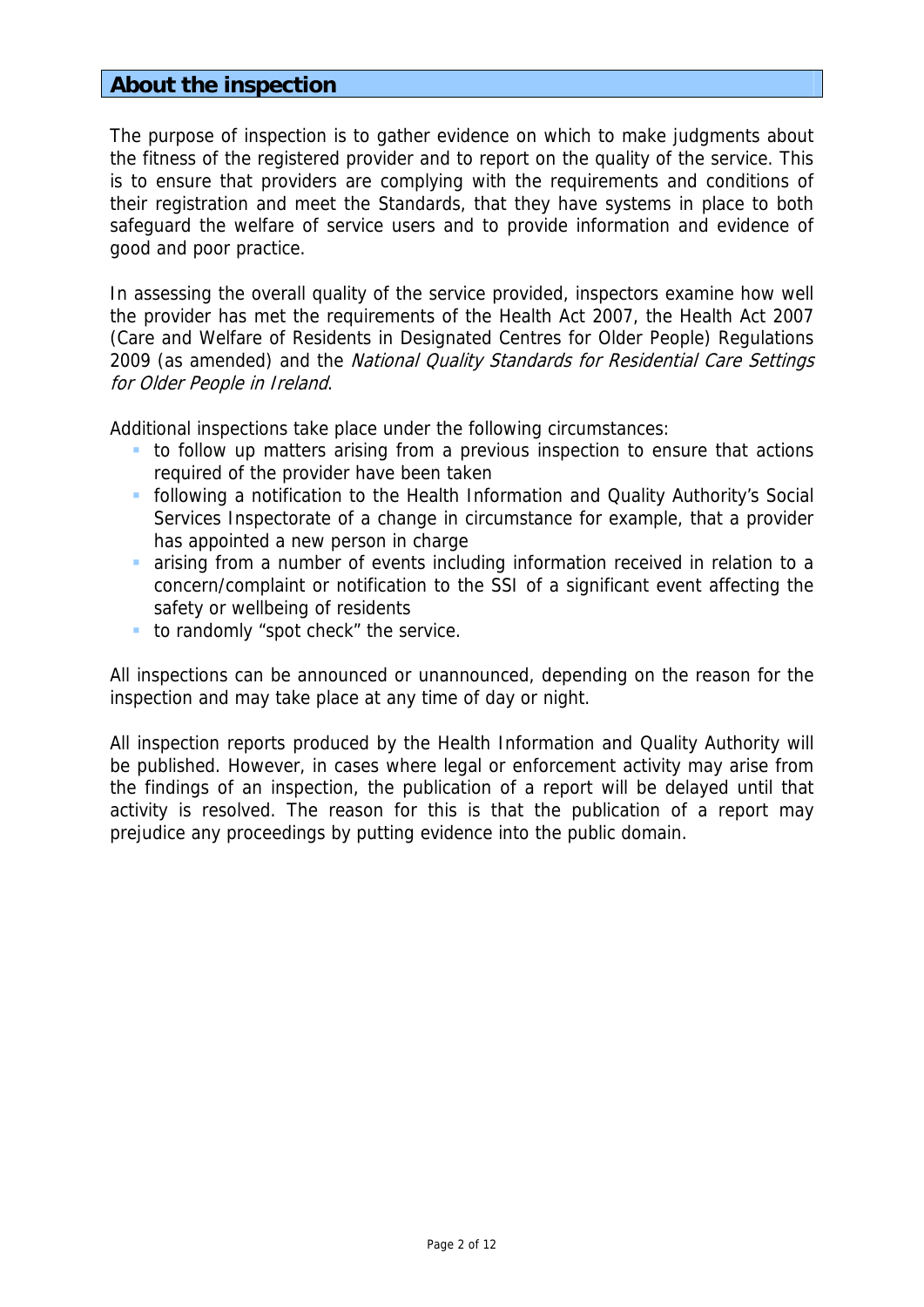## **About the centre**

#### **Description of services and premises**

Mill Lane Manor is a purpose-built centre and part of the Brindley Manor Federation of Nursing Homes, which has five centres. Mill Lane Manor was established in July 2005 and provides care for residents over 18 years of age. There are places for 70 residents and there were 66 residents on the day of inspection.

The main entrance is located on the ground floor which leads into a foyer with a reception desk and a spacious sitting room. Additional communal space includes a second sitting room, a conservatory and an oratory. The dining room, kitchen, hairdresser's salon, treatment room and storage rooms are also located on this floor. There are two assisted toilets for residents, a visitor's toilet and toilet facilities for staff. There are two offices available for administrative staff and the person in charge, and there are staff changing facilities.

Accommodation for residents is provided on two floors which are accessible by lift and stairs. There are 22 single en suite bedrooms and three twin en suite bedrooms on the ground floor, all of which have a shower, wash-hand basin and toilet. Accommodation on the first floor includes 30 single en suite bedrooms and six twin en suite bedrooms, all of which have a shower, wash-hand basin and toilet. There is an assisted bathroom, a linen room, and sluice room and nurses office on each floor. There was one additional assisted toilet on the first floor.

There is a laundry and additional storage space located outside the building. Two secure gardens are accessible to residents and ample parking space is available.

#### **Location**

Mill Lane Manor is located approximately 1km from Naas town, Co Kildare and close to local churches, shops and amenities.

| Date centre was first established:                 | 1 July 2005 |
|----------------------------------------------------|-------------|
|                                                    |             |
| Number of residents on the date of inspection:     | 66          |
|                                                    |             |
| Number of vacancies on the date of inspection:   4 |             |

| Dependency level of<br>current residents | <b>Max</b> | <b>High</b> | <b>Medium</b> | Low |  |
|------------------------------------------|------------|-------------|---------------|-----|--|
| <b>Number of residents</b>               | 12         | 18          |               | 15  |  |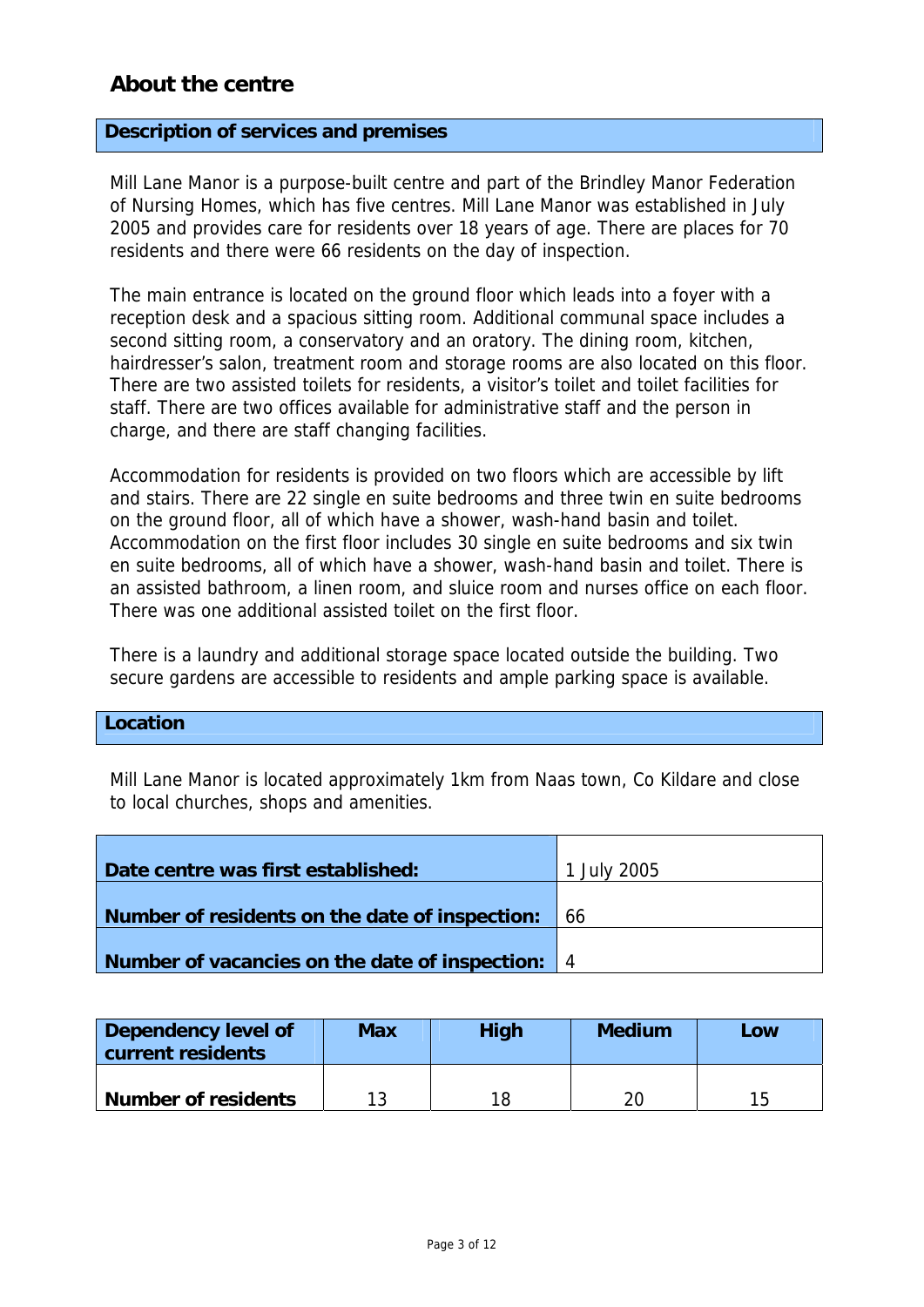#### **Management structure**

Amanda Torrens is the Managing Director of Brindley Manor Federation of Nursing Homes and the nominated person on behalf of the Provider. She is supported by a management team who report directly to her and provide assistance and support to the five centres within the group. The management team consists of a Director of Services, a Human Resource (HR) Manager, a Catering Manager, a Financial Controller, and an Office Manager.

The person in charge is Tania Spelman and she reports to the Director of Services. She is supported in her role by two Assistant Directors of Nursing (ADON) who report to her and deputise for her in her absence. The nursing staff, care staff, activities therapies staff, laundry and housekeeping staff report to the Person in Charge. The Chef and the kitchen staff report to the Catering Manager. The maintenance staff report to the Person in Change and the HR Manager.

| <b>Staff</b><br>designation | <b>Person</b><br>in<br><b>Charge</b> | <b>Nurses</b> | Care<br>staff | Catering<br>staff | <b>Cleaning</b><br>and<br>laundry<br>staff | <b>Admin</b><br>staff | <b>Other</b><br>staff |
|-----------------------------|--------------------------------------|---------------|---------------|-------------------|--------------------------------------------|-----------------------|-----------------------|
| <b>Number of</b>            | $+$                                  | 3             | 10            | $Chef +$          | 4                                          | 2                     | $4^{\star}$           |
| staff on                    |                                      |               |               | 2 kitchen         |                                            |                       |                       |
| duty on day                 | <b>ADONS</b>                         |               |               | porters           |                                            |                       |                       |
| of                          |                                      |               |               |                   |                                            |                       |                       |
| inspection                  |                                      |               |               |                   |                                            |                       |                       |

\* Physiotherapist, two activity coordinators, maintenance person.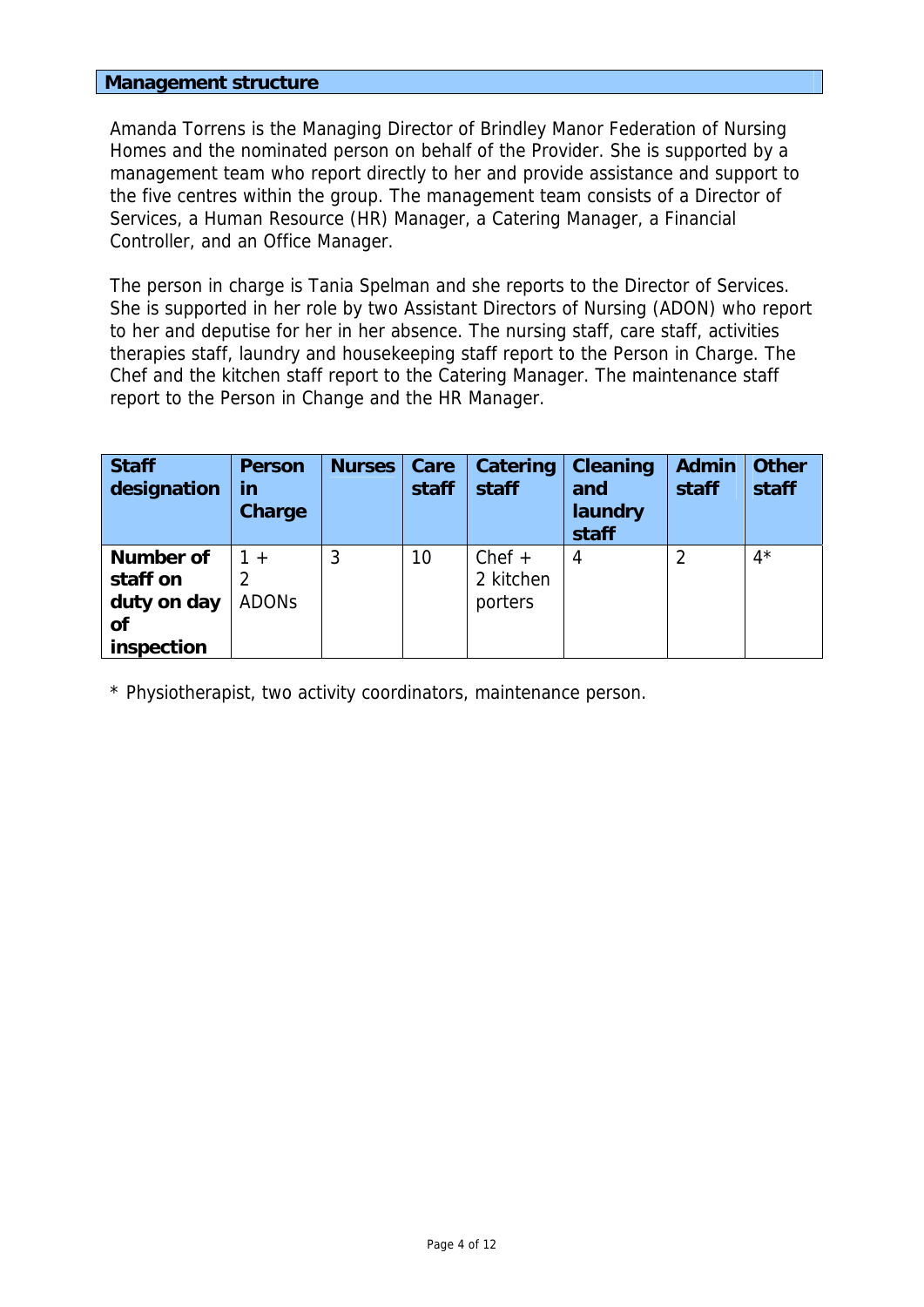## **Background**

Mill Lane Manor was first inspected on 26 and 27 July 2010, when the provider made an application for the centre to be registered for the first time under the Health Act 2007 and the Health Act 2007 (Registration of Designated Centres for Older People) Regulations 2009.

Two follow up inspections was carried out to review progress on actions required from the registration inspection. Overall inspectors found that the provider, the person in charge and staff had made many improvements since the inspection in July 2010.

Notifications had been received by the Authority in a timely manner. Efforts were being made to ensure that staff files contained all the information required by the Regulations. Inspectors remained concerned as three staff members had still not attended fire training and the provider was required to address this as a matter of urgency. The safety of medication prescribing and administration continued to be an issue.

These reports are available to residents, relatives, providers of services and members of the public, and are published on our website www.hiqa.ie.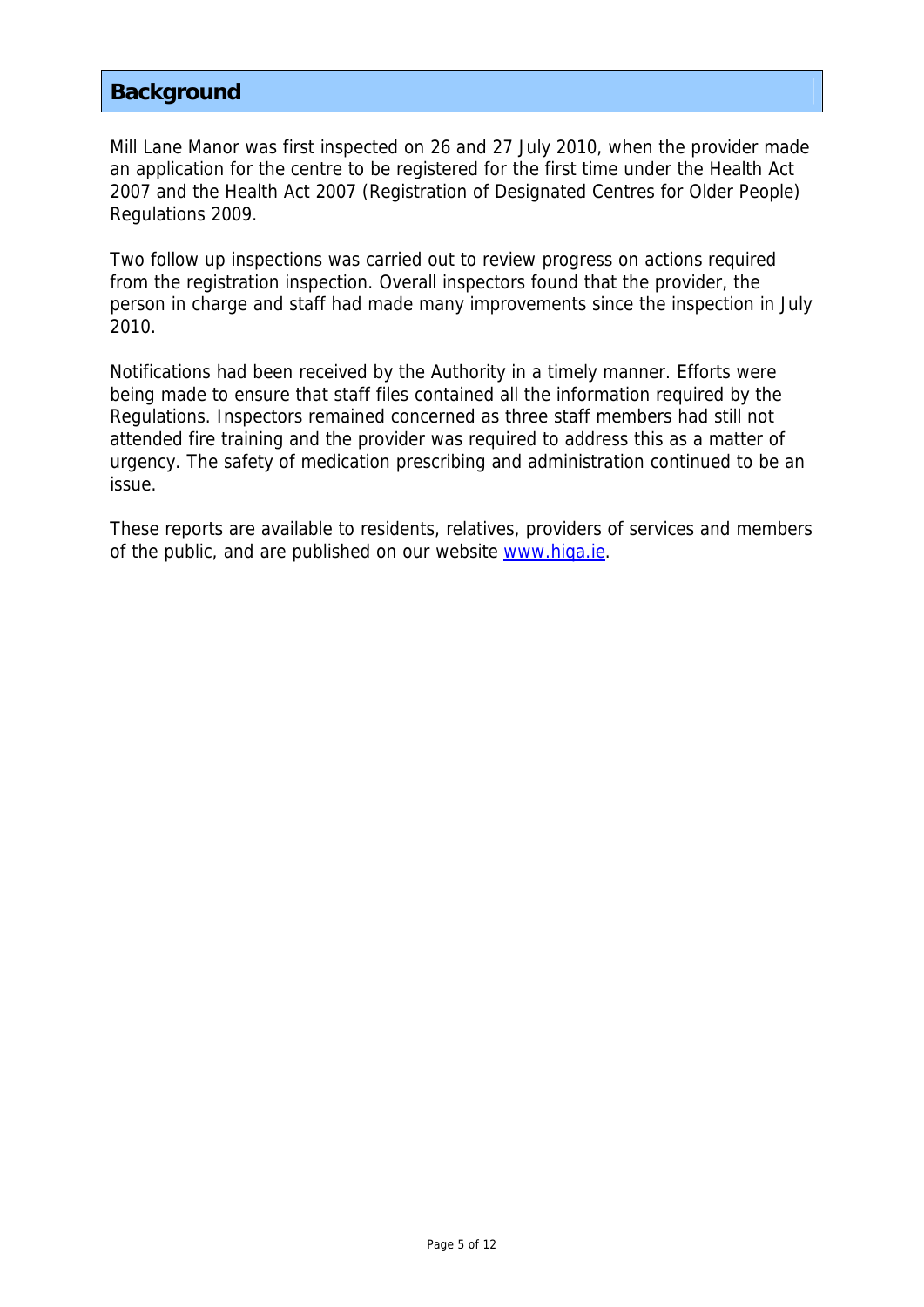### **Summary of findings from this inspection**

This was an announced follow up inspection and the fourth inspection to be carried out by the Authority. The purpose of this inspection was to carry out a fit person interview with the newly appointed person in charge and to follow up the actions from the inspection of June 2011.

The inspector found that three of the four actions from the previous inspection had been completed while the one action relating to medication management was partially completed. This is discussed further in the report and included in the Action Plan at the end of the report.

The inspector also noted improvements in auditing and the choices and menu selection available to residents and this is also discussed in the report.

## **Actions reviewed on inspection:**

#### **1. Action required from previous inspection:**

Provide suitable training for staff in fire prevention.

This action was completed.

The inspector viewed the training records which indicated that all staff had attended training. An employee who commenced work the previous week had been shown the fire procedures and policies as part of his induction. Arrangements were in place to ensure that all employees received additional training within one month of commencing employment.

#### **2. Action required from previous inspection:**

Put in place recruitment procedures to ensure no staff member is employed unless the person is fit to work at the designated centre and full and satisfactory information and documents specified in Schedule 2 of the Regulations have been obtained in respect of each person.

This action was completed.

The inspector reviewed some staff files and noted that they met the requirements of the Regulations. The policy had been updated and it too met the requirements of the Regulations. The provider outlined to the inspector efforts underway to ensure that all files met the requirements including the maintenance of check lists for each staff file.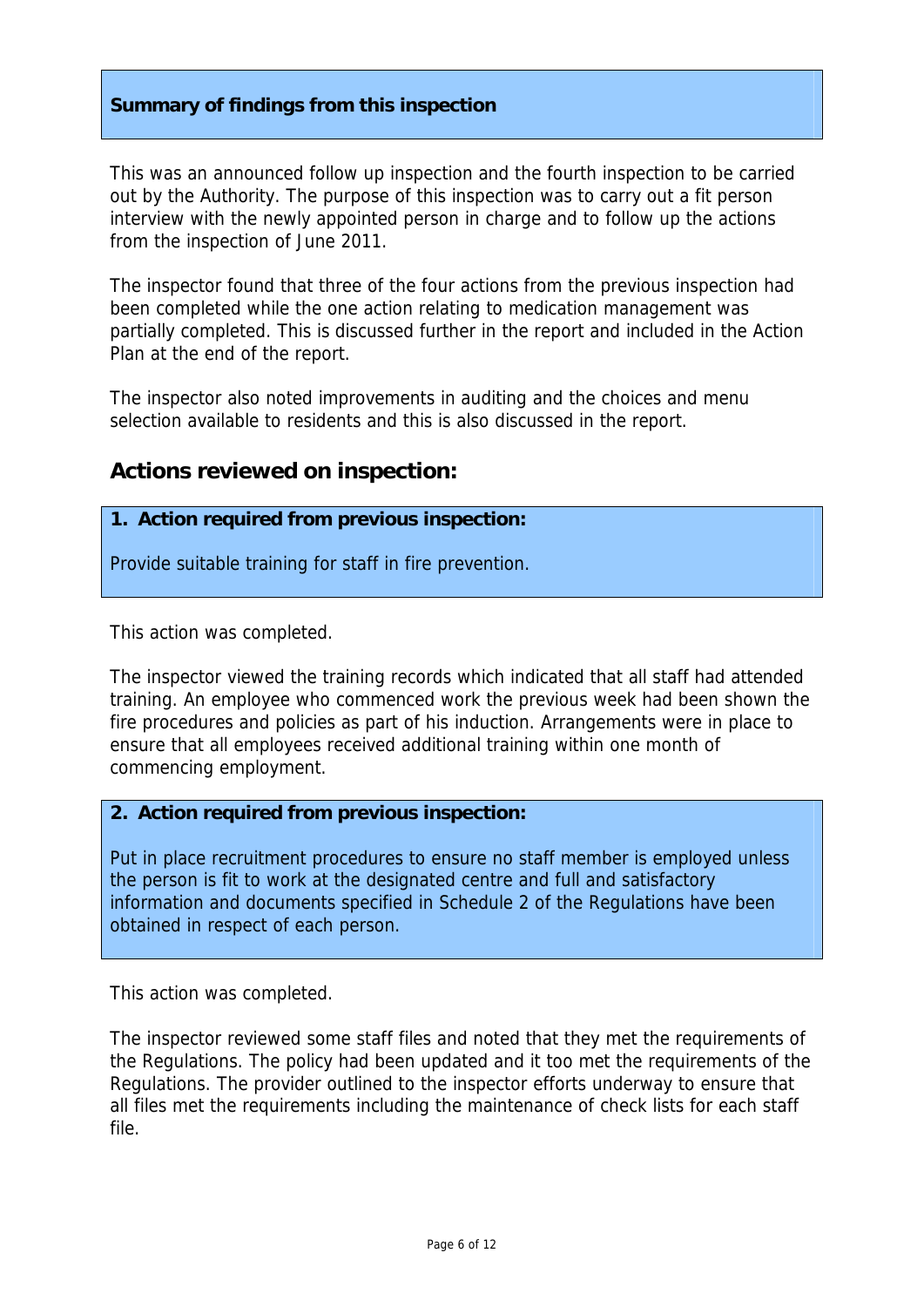#### **3. Action required from previous inspection:**

Put in place appropriate and suitable practices and written operational policies relating to the ordering, prescribing, storing and administration of medicines to residents and ensure that staff are familiar with such policies and procedures.

This action was partially completed.

The inspector remained concerned that some medication practices could increase the risk of medication error.

New drug prescription and administration records had been implemented and these were being audited to ensure their compliance with best practice guidelines. The staff nurse spoken with confirmed that following implementation into practice it was noted that amendments were required. This was an ongoing project to ensure that safe and effective practice was maintained. The inspector read the new documentation and noted that administration and prescription times were not recorded, rather it stated "morning, noon, evening and night". The inspector was concerned that this was not sufficient and staff spoken had already identified this and arrangements were in place to have these changed to specific times.

On reviewing the prescription sheets the inspector noted that prescriptions for medication that was to be administered as and when required (PRN) did not state a maximum dose that could safely be administered in a 24-hour period. In addition it was noted that the administration record did not allow for the timing of these medications to be recorded.

These issues were discussed with the person in charge and provider who stated that these issues would be taken on board.

#### **4. Action required from previous inspection:**

Take all reasonable measures to prevent accidents to any person in the designated centre and in the grounds of the designated centre.

This action was completed.

The sluice room door was locked and all chemicals were safely stored.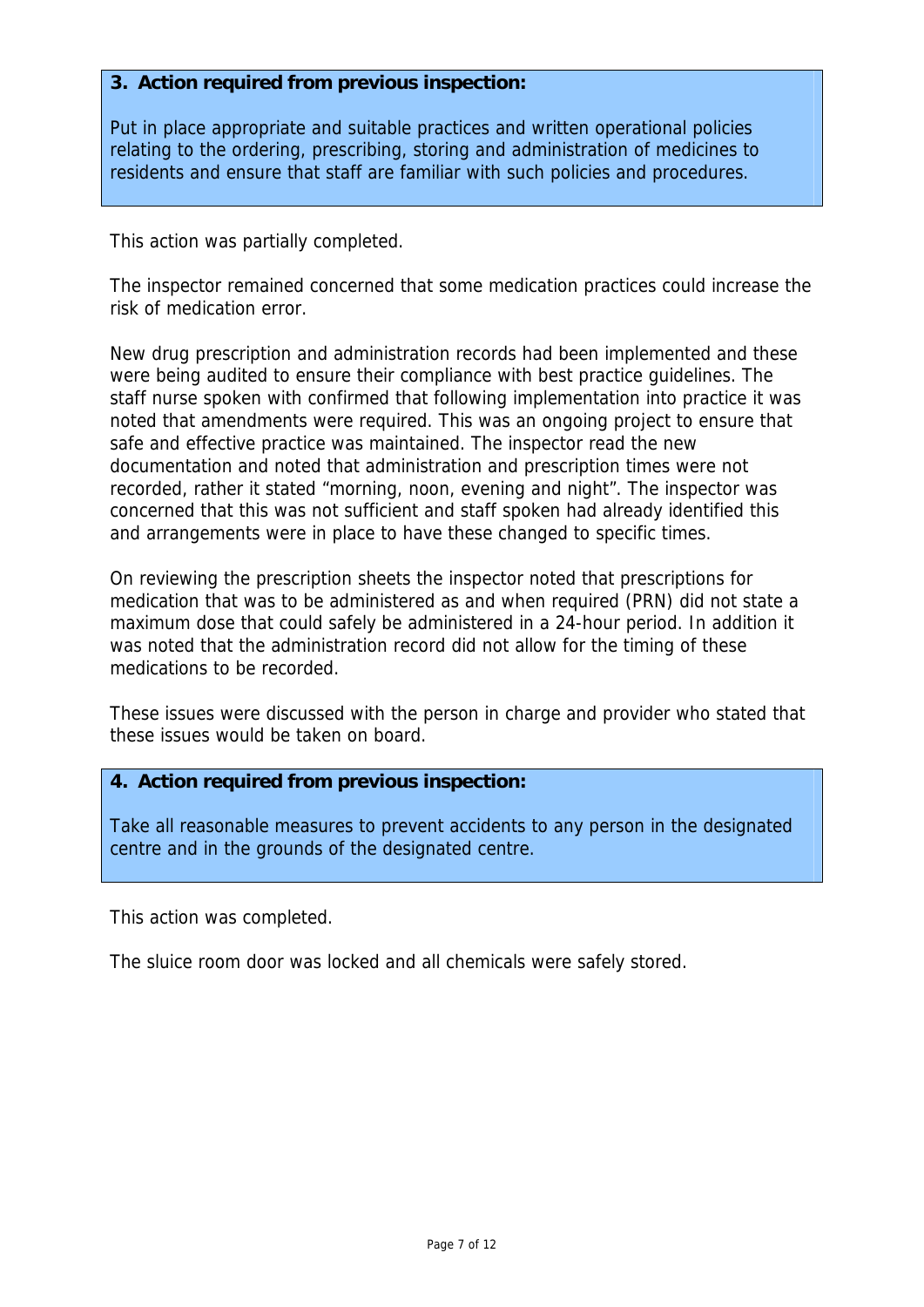## **Additional issues identified at inspection.**

### **Auditing:**

The person in charge had put a system in place to gather and audit information related to areas such as falls, accidents and incidents, infection control and medication management. There was a robust system in place to collect clinical data to identify possible trends and for the purpose of improving the quality of service and safety of residents. The inspector read where the information was exchanged for learning purposes at staff meetings.

The inspector read where the results of these audits were used to improve practice and outcomes for residents. For example, the number of falls over a six month period were analysed including identifying residents who had more than one fall. Following analysis for possible trends or causes, one resident was referred to a consultant geriatrician and physiotherapist and a medication review was undertaken. Following these reviews the incidence of falls for this resident had reduced.

The inspector noted that a privacy and dignity audit was undertaken which also brought about changes. For example a "likes and dislikes" assessment was undertaken for each resident. The inspector saw where this was used to provide information for staff both around activity provision and menu choices.

#### **Meals and Mealtimes**

The inspector was satisfied that residents received a nutritious and varied diet that offered choice and mealtimes were unhurried social occasions that provided opportunities for residents to interact with each other and staff.

The inspector read the displayed menu which indicated that chicken was the only option available for dinner that day. This menu was also in small print and was difficult to see. However, on observing the dinners being served and speaking to residents, the inspector saw that a wide variety of menu choices were available. The inspector also visited the kitchen and spoke to the chef who showed her an alternative options folder where residents had stated what they would like for dinner and tea that day. This included a wide variety of choices and not just what was on the displayed menu. In addition the chef displayed an in-depth knowledge of all the residents' likes and dislikes and showed the inspector where additional food items had been purchased to satisfy these.

The inspector saw that residents who needed their food pureed or mashed had the same menu options as others and the food was presented in appetising individual portions.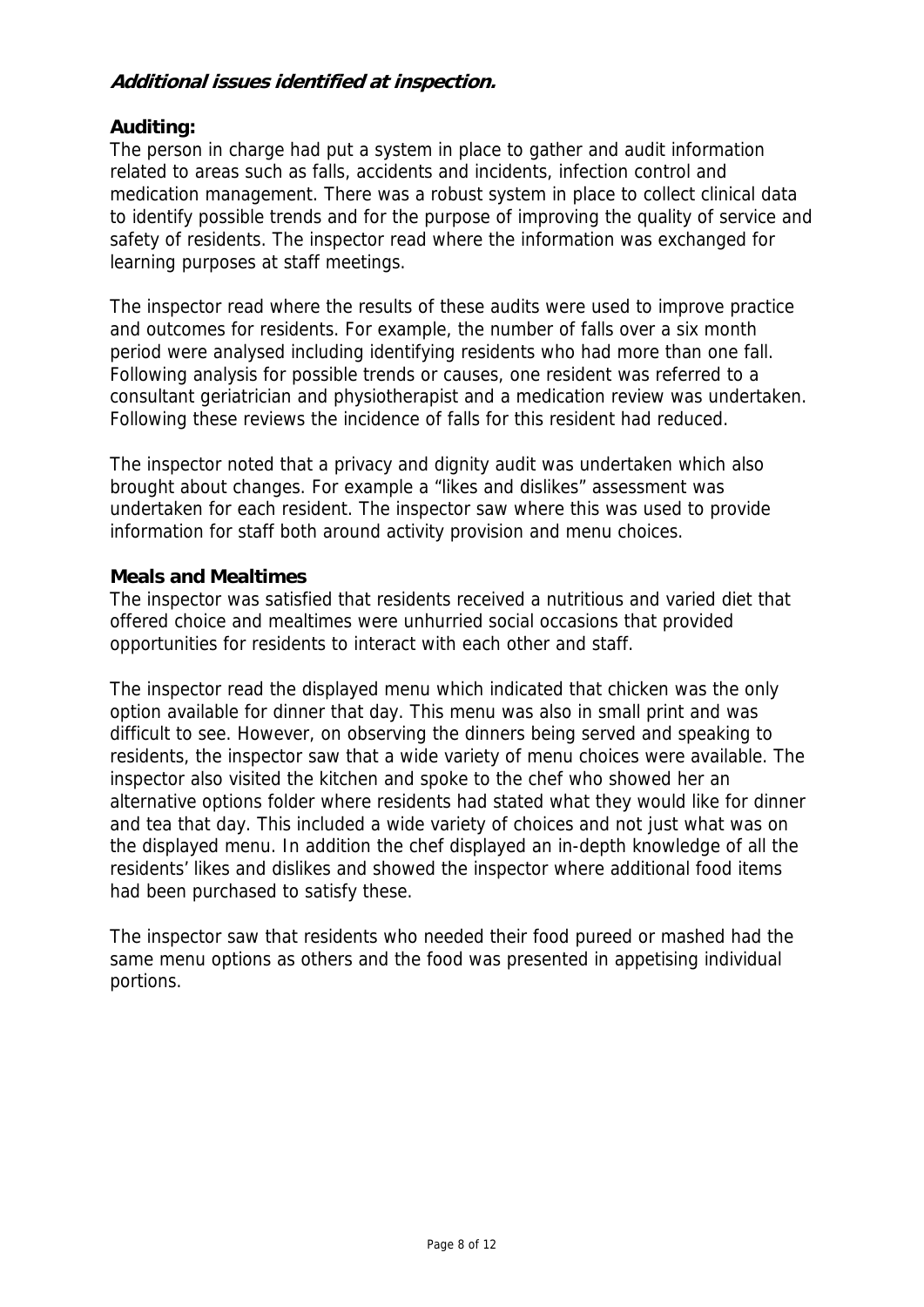## **Report compiled by:**

Sheila Doyle

Inspector of Social Services Social Services Inspectorate Health Information and Quality Authority

## 29 September 2011

| <b>Chronology of previous HIQA inspections</b> |                                                         |  |  |  |
|------------------------------------------------|---------------------------------------------------------|--|--|--|
| Date of previous inspection:                   | Type of inspection:                                     |  |  |  |
|                                                |                                                         |  |  |  |
| 26 and 27 July 2010                            | Registration<br>Scheduled<br>Follow-up inspection       |  |  |  |
|                                                | Announced<br>Unannounced                                |  |  |  |
| 8 February 2011                                | Registration<br>Scheduled<br>$\le$ Follow-up inspection |  |  |  |
|                                                | Announced<br>Unannounced                                |  |  |  |
| 28 and 29 June 2011                            | Registration<br>Scheduled<br>Follow-up inspection       |  |  |  |
|                                                | Announced<br>Unannounced                                |  |  |  |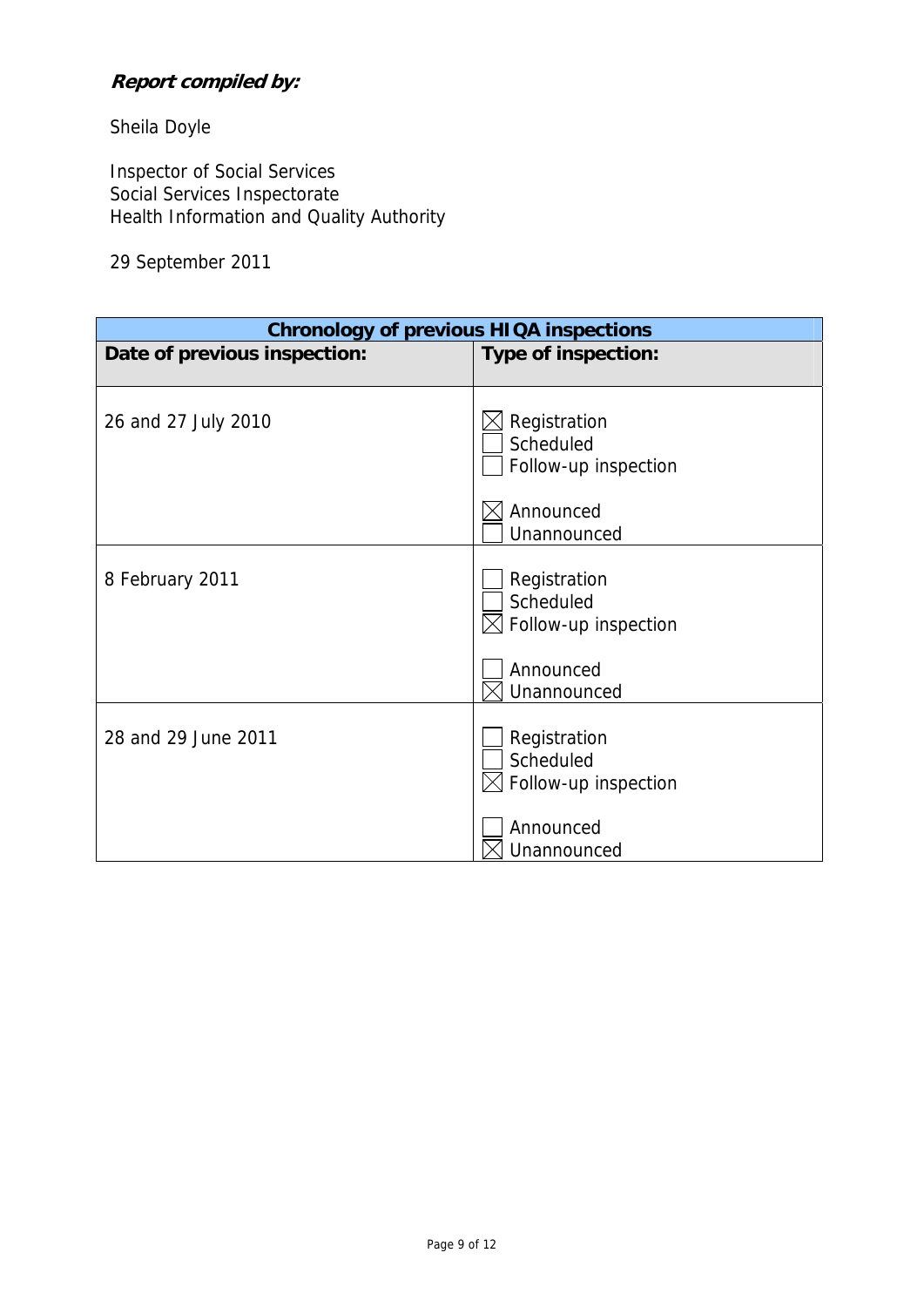**Health Information and Quality Authority Social Services Inspectorate** 



**Action Plan** 

## **Provider's response to inspection report** [∗](#page-9-0)

| Centre:             | Mill Lane Manor Nursing Home |
|---------------------|------------------------------|
| <b>Centre ID:</b>   | 0066                         |
| Date of inspection: | 28 September 2011            |
| Date of response:   | 20 October 2011              |

#### **Requirements**

These requirements set out what the registered provider must do to meet the Health Act, 2007, the Health Act 2007 (Care and Welfare of Residents in Designated Centres for Older People) Regulations 2009 (as amended) and the National Quality Standards for Residential Care Settings for Older People in Ireland.

## **1. The provider has failed to comply with a regulatory requirement in the following respect:**

Some medication practices could increase the risk of medication error. For example:

- prescriptions for medication that was to be administered as and when required (PRN) did not state a maximum dose that could safely be administered in a 24 hour period
- administration and prescription times were not recorded rather it stated "morning, noon, evening and night"
- the prescribing and administration sheets did not allow for recording if the medication was required outside of the given times.

#### **Action required:**

1

Put in place appropriate and suitable practices and written operational policies relating to the ordering, prescribing, storing and administration of medicines to residents and ensure that staff are familiar with such policies and procedures.

<span id="page-9-0"></span><sup>∗</sup> The Authority reserves the right to edit responses received for reasons including: clarity; completeness; and, compliance with legal norms.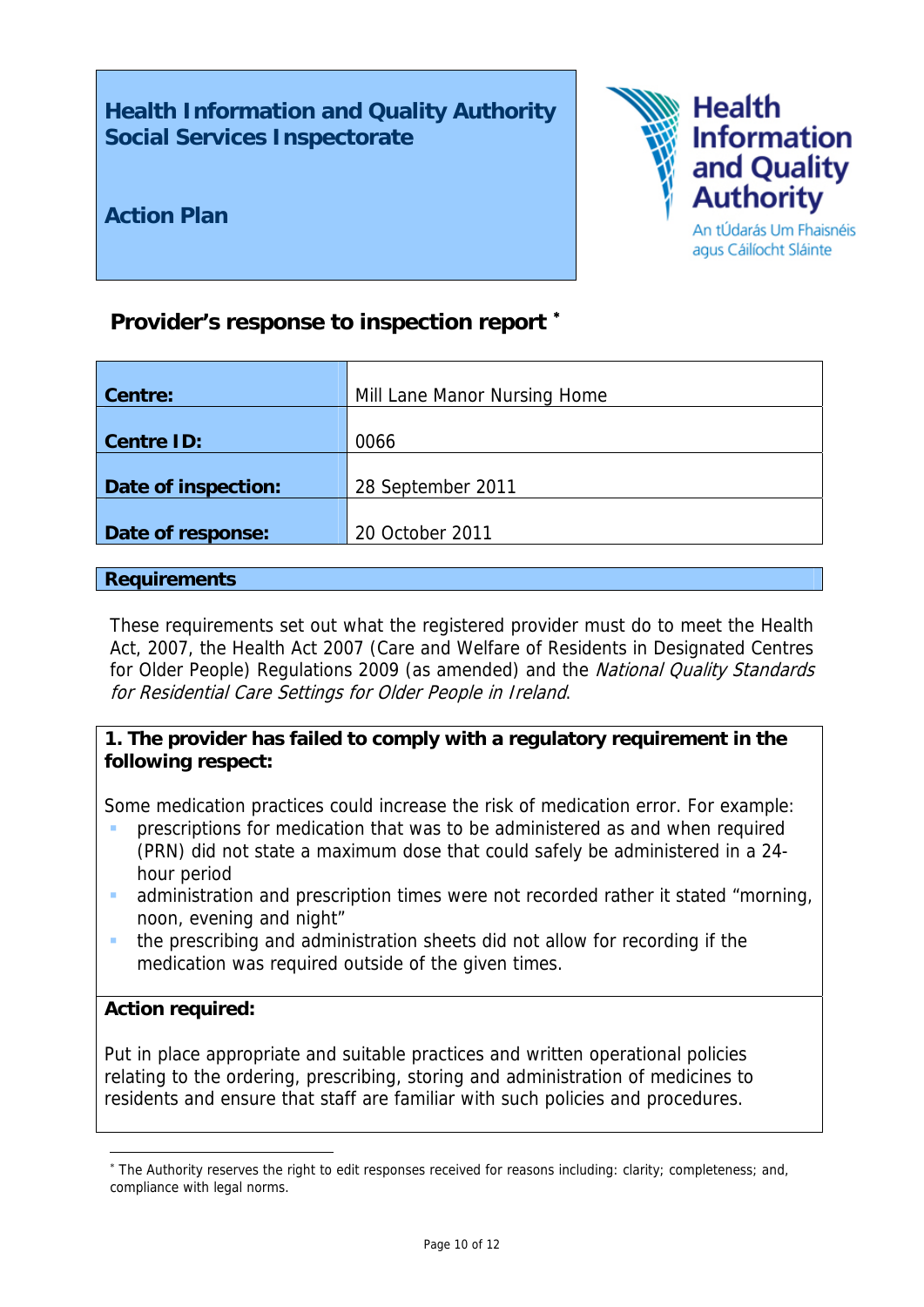| <b>Reference:</b><br>Health Act, 2007<br>Regulation 33: Ordering, Prescribing, Storing and Administration of<br><b>Medicines</b><br><b>Standard 14: Medication Management</b>                                                                                                                                              |            |  |  |  |
|----------------------------------------------------------------------------------------------------------------------------------------------------------------------------------------------------------------------------------------------------------------------------------------------------------------------------|------------|--|--|--|
| Please state the actions you have taken or are planning to<br>take with timescales:                                                                                                                                                                                                                                        | Timescale: |  |  |  |
| Provider's response:<br>As stated at the previous inspection, we had identified areas of<br>medication management which required improvement and have<br>worked with a new pharmaceutical provider to implement a new<br>system for the ordering, prescribing, storing and administration of<br>medicines.                 |            |  |  |  |
| The draft policy to inform and support this new system was<br>viewed by the inspector on the day of inspection. This is an<br>ongoing project to ensure that safe and effective practice is<br>maintained and the draft policy has now been amended to include<br>the practices identified by the inspector, listed below. | Completed  |  |  |  |
| All staff nurses will have reviewed the draft policy, with the<br>amendments, and will have signed a read and understood<br>document to this effect                                                                                                                                                                        | 01/11/2011 |  |  |  |
| In conjunction with our pharmaceutical provider and GPs, we have<br>amended the relevant documents as follows:                                                                                                                                                                                                             |            |  |  |  |
| • the maximum dose for PRN medication within a 24-hour<br>period is now being entered on the GPs prescription sheet.                                                                                                                                                                                                       | Completed  |  |  |  |
| administration and prescription times entered on the<br>ш<br><b>Medication Administration Record Sheets</b>                                                                                                                                                                                                                | Completed  |  |  |  |
| a column has been added for administration of medication<br>outside of given times on the Medication Administration<br>Record Sheets.                                                                                                                                                                                      | Completed  |  |  |  |